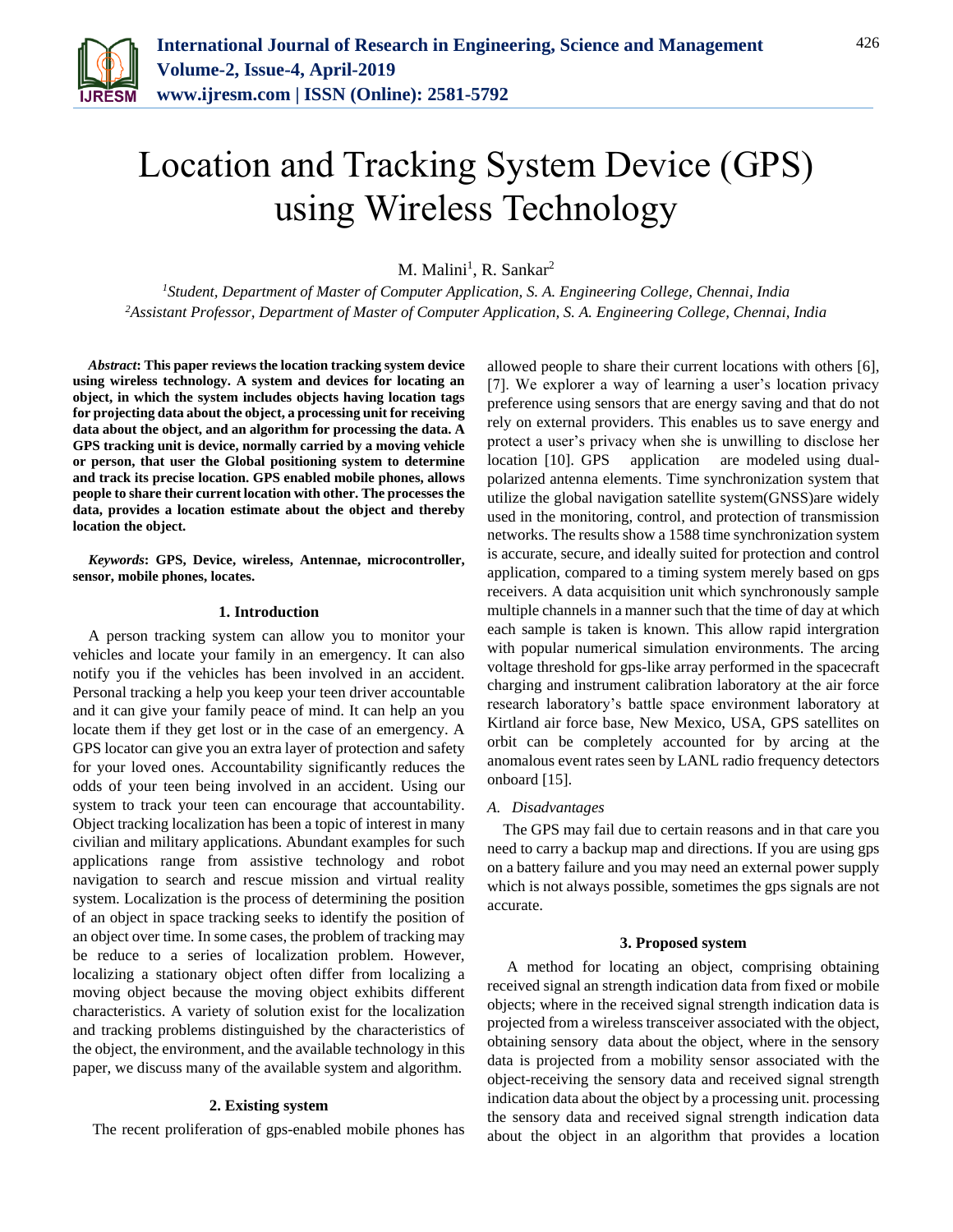

estimate about the object and there by locates the object [8], [9]. Identify opportunities to enhance technical skills in your formal educational experience. Then, consider the value of active membership in IEEE women in engineering and other professional organizations for development of nontechnical skills. There organizations are excellent "laboratories" in which you can practice and enhance communication, time management, organization, teamwork, project management, and interpersonal skills [11][16]. When developing action plans, it is important to understand the difference between an action plan item and a goal. Continue this process for mid-and long-term goals and skill development [13].

## *A. Advantages*

Your action plan should also include a systematic process of analyzing results. This evaluation identifies your level of success in reaching goals and developing desired skills that are defined in your strategy to accomplish your visions. This also provides the foundation for career. You will not be successful in taking advantage of unexpected opportunities unless you are proactive and develop skills for possible situations before they appear.

### **4. Methodology**



Fig. 1. Location tracking system using wireless technology

The present invention relates to system for locating, orienting, and tracking one on more objects, particularly object equipped with one or more location tags using wireless network technology. Wireless technology means without any cable connection or wiring through radio waves information we receive. This technology was used in 1876. New at present technology is growned to use wireless computer networks. Examples, Bluetooth, DECT, Wimax, with etc… The objects required to trace the location is wireless Antennae, microcontroller, wireless transceiver unit. A system for location object comprising, an object having a location tag comprising a mobility sensor (wireless Antennae). The system where in the mobility sensor is an accelerometer. Angular rate sensor, gyroscope or gravimeter. The system in the processing unit(CPU) has microcontroller which provide information about real-time of the system. Also include hardware and mechanical parts. Then, the wireless transceiver provides the received signal strength indication. The system of the processing unit is associated with a central node (end point) at a fixed location.

## **5. Result**

Estimates the current location and track of one or more object using wireless technology in the living world. your action plan should also include a systematic process of analyzing results.

## **6. Future enhancement**

The future works to develop a location tracking system. The reliable intelligent driver assistance systems and safety warning systems is still a long way to go. The computing power, sensing capacity, and wireless connectivity for vehicles rapidly increase, the concept of assisted driving and proactive safety warning is speeding towards reality. As technology improves, a vehicle will become just a computer with tires. Driving on roads will be just like surfing the web there will be traffic congestion but no injuries or fatalities.

# **7. Conclusion**

This paper provides a foundation, A system that locates objects, mobile or static, using a wireless network and cooperating location tags. The system can locate tags that are placed or moved inside the coverage area of the system. The present invention takes advantage of readily available technology components, such as wireless communication system, mobility sensors and processing units to locate and track one or more objects.

"Floating through life without planning is the same as tracking a long road trip without a GPS or sailing the seas without a compass".

#### **References**

- [1] V. Bellotti and A. Sellen, "Design for privacy in ubiquitous computing environments,'' in Proc. 3rd Eur. Conf. Comput. Supported Cooperat. Work (ECSCW), Sep. 1993, pp. 77-92.
- [2] J. Krumm, "Inference attacks on location tracks," in Proc. Pervas. Comput., May 2007, pp. 127-143.
- [3] N. Sadeh et al., "Understanding and capturing people's privacy policies in a mobile social networking application,'' Pers. Ubiquitous Comput., vol. 13, no. 6, pp. 401-412, August 2009.
- [4] G. Bigwood, F. Abdesslem, and T. Henderson, ``Predicting location sharing privacy preferences in social network applications,'' in Proc. 1st Workshop Recent Recent Adv. Behavior Predict. Pro-Active Pervas. Comput., June 2012.
- [5] F. Durr, P. Skvortsov, and K. Rothermel, ``Position sharing for location privacy in non-trusted systems,'' in Proc. IEEE Int. Conf. Pervas. Comput. Commun. (PerCom), Mar. 2011, pp. 189-196.
- [6] P. Skvortsov, F. Dürr, and K. Rothermel, ``Map-aware position sharing for location S. Consolvo, I. E. Smith, T. Matthewes, A. LaMarca, J. Tabert, and P. Powledge, "Location disclosure to social relations: Why, when, & what privacy in non-trusted systems,'' Pervas. Comput., Jun. 2012, pp. 388-405.
- [7] S. Consolvo, I. E. Smith, T. Matthewes, A. LaMarca, J. Tabert, and P. Powledge, "Location disclosure to social relations: Why, when, & what people want to share,'' in Proc. SIGCHI Conf. Human Factors Comput, Syst., 2005, pp.81-90.